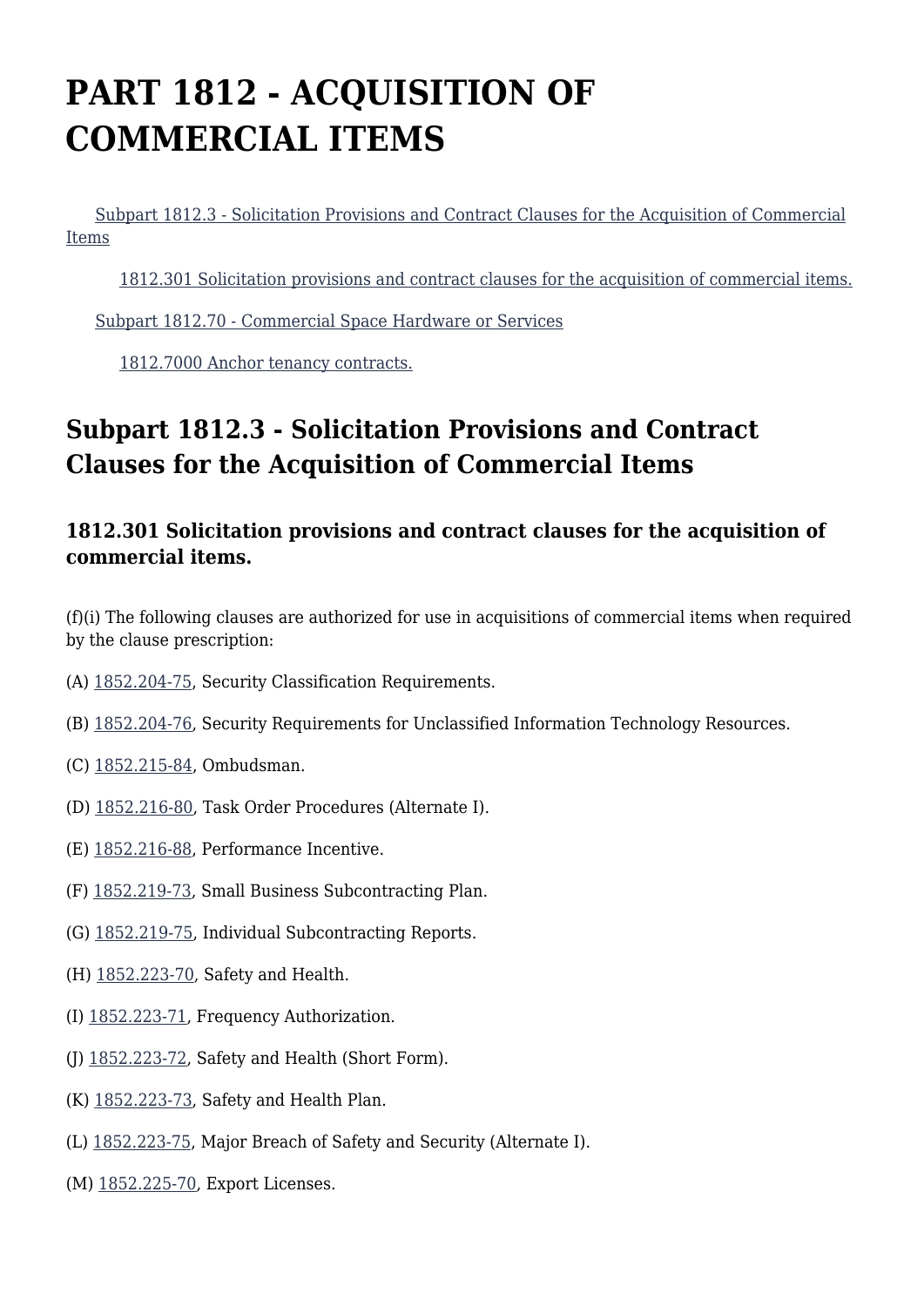(N) [1852.228-76](https://login.acquisition.gov/%5Brp:link:nfs-part-1852%5D#Section_1852_228_76_T48_60423441178), Cross-Waiver of Liability for International Space Station Activities.

(O) [1852.228-78,](https://login.acquisition.gov/%5Brp:link:nfs-part-1852%5D#Section_1852_228_78_T48_60423441179) Cross-Waiver of Liability for Science or Space Exploration Activities Unrelated to the International Space Station.

- (P) [1852.237-70](https://login.acquisition.gov/%5Brp:link:nfs-part-1852%5D#Section_1852_237_70_T48_604234411104), Emergency Evacuation Procedures.
- (Q) [1852.237-72,](https://login.acquisition.gov/%5Brp:link:nfs-part-1852%5D#Section_1852_237_72_T48_604234411106) Access to Sensitive Information.
- (R) [1852.237-73,](https://login.acquisition.gov/%5Brp:link:nfs-part-1852%5D#Section_1852_237_73_T48_604234411107) Release of Sensitive Information.
- (S) [1852.246-72](https://login.acquisition.gov/%5Brp:link:nfs-part-1852%5D#Section_1852_246_72_T48_604234411134), Material Inspection and Receiving Report.
- (T) [1852.246-74](https://login.acquisition.gov/%5Brp:link:nfs-part-1852%5D#Section_1852_246_74_T48_604234411136), Counterfeit Electronic Part Detection and Avoidance.
- (U) 1852.247.71, Protection of the Florida Manatee.

## **Subpart 1812.70 - Commercial Space Hardware or Services**

#### **1812.7000 Anchor tenancy contracts.**

(a) The term "anchor tenancy" means an arrangement in which the United States Government agrees to procure sufficient quantities of a commercial space product or service needed to meet Government mission requirements so that a commercial venture is made viable.

(b) Subject to receiving an appropriation that:

(1) Authorizes a multi-year anchor tenancy contract; and

(2) Specifies the commercial space product or service to be developed or used, NASA may enter into a multi-year anchor tenancy contract only if Administrator determines -

(i) The good or service meets the mission requirements of the National Aeronautics and Space Administration;

(ii) The commercially procured good or service is cost effective;

(iii) The good or service is procured through a competitive process;

(iv) Existing or potential customers for the good or service other than the United States Government have been specifically identified;

(v) The long-term viability of the venture is not dependent upon a continued Government market or other nonreimbursable Government support; and

(vi) Private capital is at risk in the venture.

(c) Contracts entered into under such authority may provide for the payment of termination liability in the event that the Government terminates such contracts for its convenience.

(1) Contracts that provide for this payment of termination liability shall include a fixed schedule of